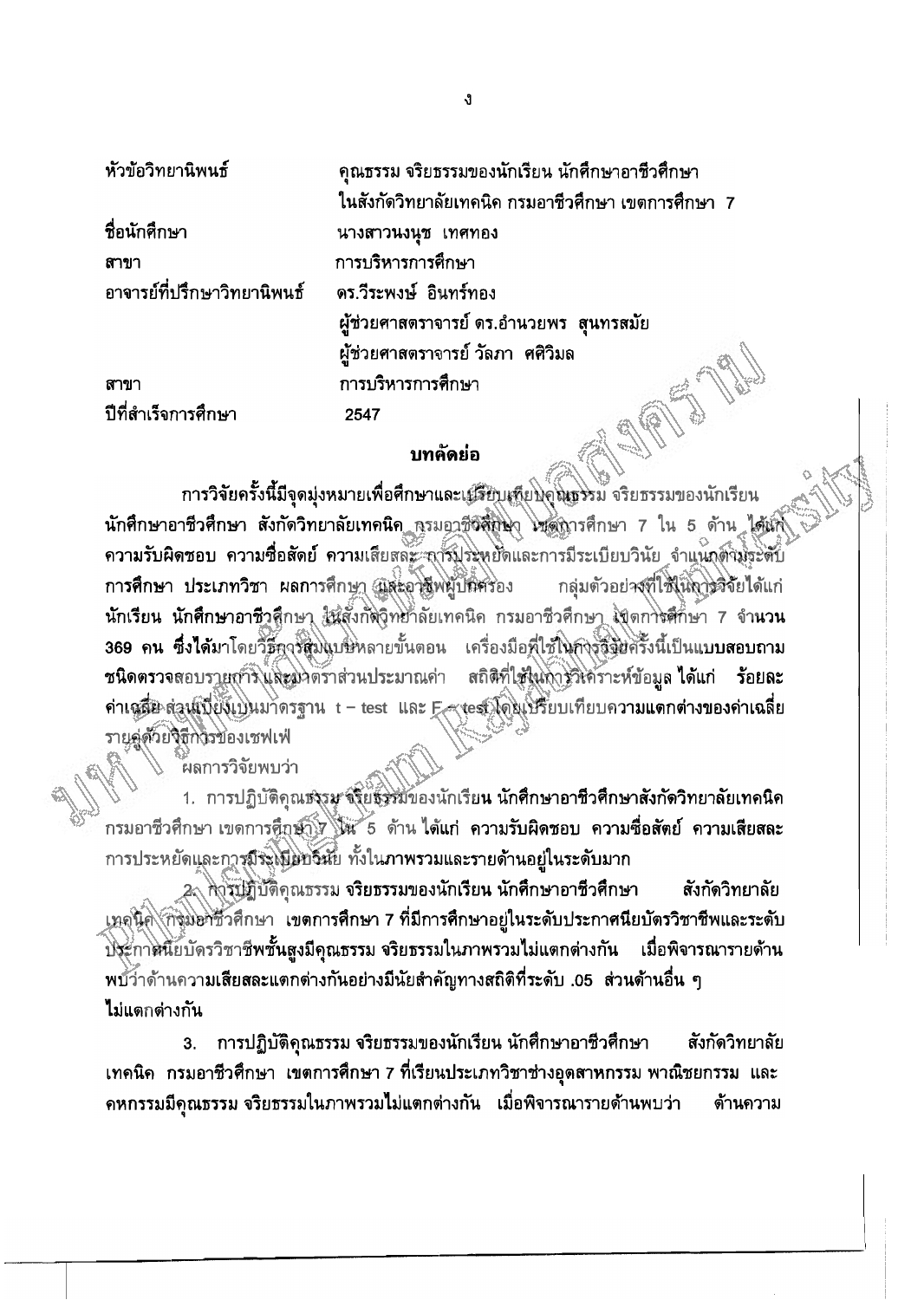รับผิดชอบ ความซื่อสัตย์ และการมีระเบียบวินัยแตกต่างกันอย่างมีนัยสำคัญทางสถิติ ที่ระดับ .05 ส่วนด้านความเสียสละ และการประหยัดไม่แตกต่างกัน

4. การปฏิบัติคุณธรรม จริยธรรมของนักเรียน นักศึกษาอาชีวศึกษา สังกัดวิทยาลัยเทคนิค ิกรมอาชีวศึกษา เขตการศึกษา 7 ที่มีผลการศึกษาต่างกันพบว่าในภาพรวมแตกต่างกัน อย่างมีนัย ้สำคัญทางสถิติที่ระดับ .05 เมื่อพิจารณารายด้านพบว่าด้านการประหยัดไม่แตกต่างกัน ส่วนด้าน ี่ 0ี่พ ๆ แตกต่างกันอย่างมีนัยสำคัญทางสถิติที่ระดับ .05

5. การปฏิบัติคุณธรรม จริยธรรมของของนักเรียน นักศึกษาอาชีวศึกษา สังกัดวิพิยาลัย เทคนิค กรมอาชีวศึกษา เขตการศึกษา 7 ที่ผู้ปกครองมีอาชีพต่างกันมีคุณธรรม. โจริยุธรรม ไม่แตกต่างกันทั้งในภาพรวมและรายด้าน

auth Railway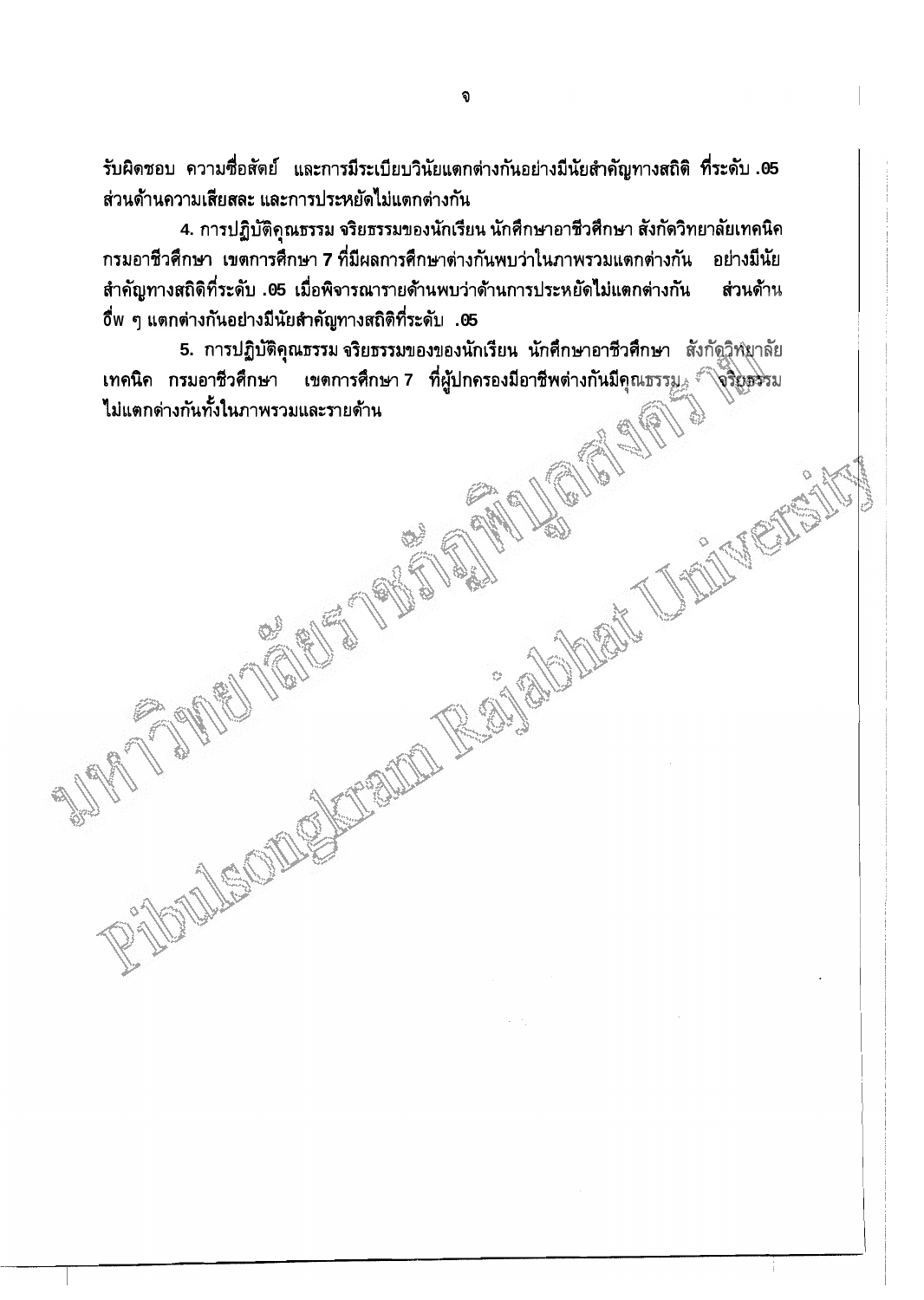Title MORAL AND ETHIC OF VOCATIONAL STUDENTS IN TECHNICAL COLLEGE, DEPARTMENT OF VOCATIONAL EDUCATION, EDUCATIONAL REGION 7

Author Miss Nongnuch Testong

Advisors Dr. Weerapong Inthong Assistant Professor Dr. Amnuayporn Soonthonsamai Assistant Professor Wanlapa Sasivimon **OFFERED** 

Field Educational Administration

Year 2004

## **ABSTRACT**

The purposes of this research were to study and compare moral and ethic of vocational students in Technical Colleges , Department of Vocational Education in Educational Region 7. Five aspects were studied as responsibility , honesty, devotion, thriftiness and orderliness which classified by educational levels, fields, grade point average and parent accupation. The sample group was 369 students of Technical Colleges in Educational Region 7 which was sampled by multi stage random sampling. Check list and rating scale questionaires were used to collect data. The statistical procedures employed in data analysis were percentage, mean, standard deviation, t-Test, Test and mean comparison by Scheffe' method.

The results of this research were as follows:

I Moral and ethic of vocational students in Technical colleges, Educational Region 7 in both overview and aspects were in high level.

2. Moral and ethic in overview of vocational students which different in educational level were not different. In the devotion aspect they were statistically significant at .05 level but the other aspects were not different.

3. Moral and ethic in overview of vocational students which different in field were not different. 'They were statistically significant at .05 level in the responsibility, honesty and orderliness aspect but in the devotion and thriftiness aspects they were not different.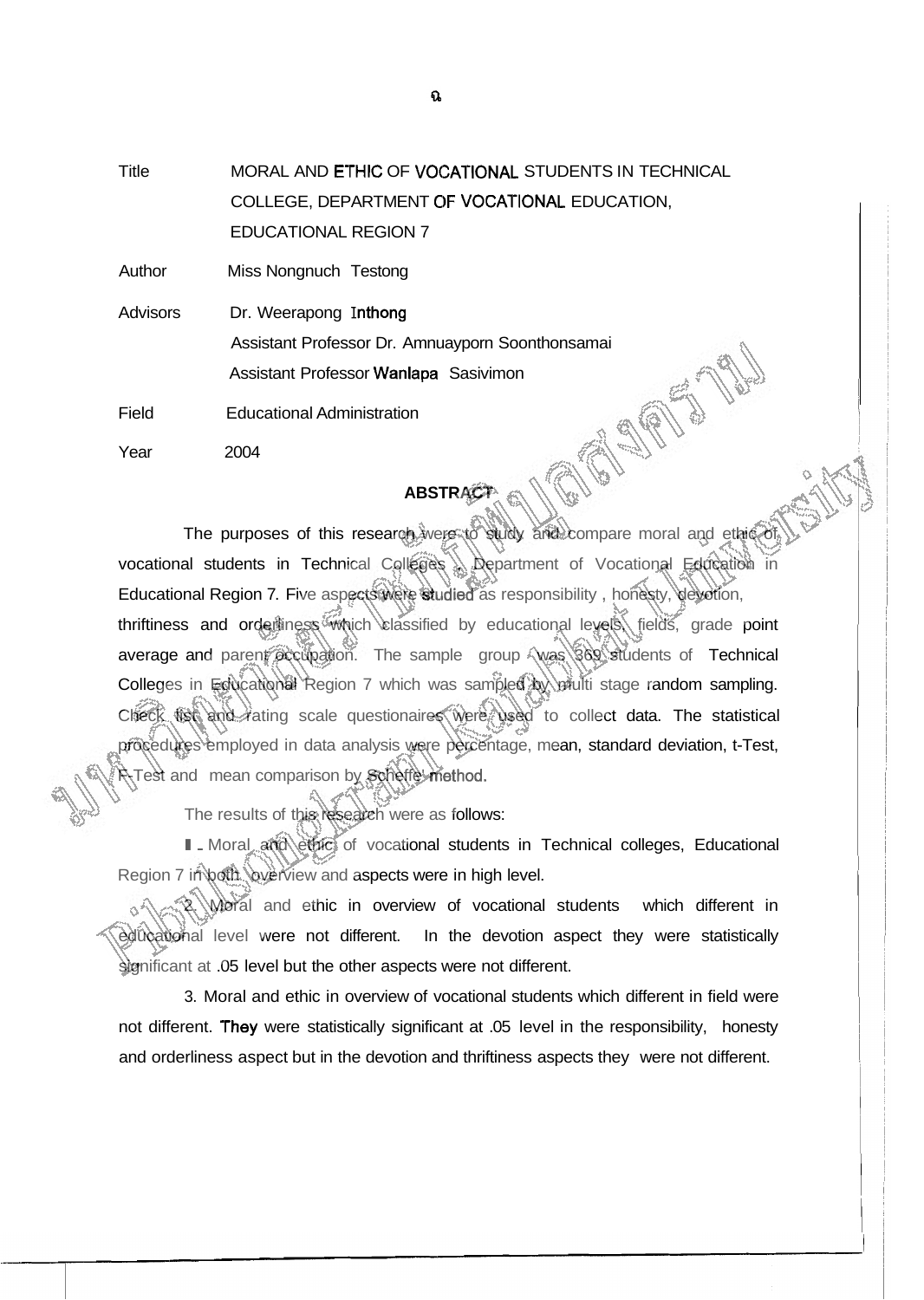**4. Moral and ethic in overview of vocational students which different in grade point average were statistically significant at .05 level. All aspects except thriftiness, they were statistically significant at .05 level.** 

**5. Moral and ethic of vocational !students which different in parent occupation were not different in both overview and aspects.** 

MejOID

ACCORD RESIGNATION AND RESEARCH